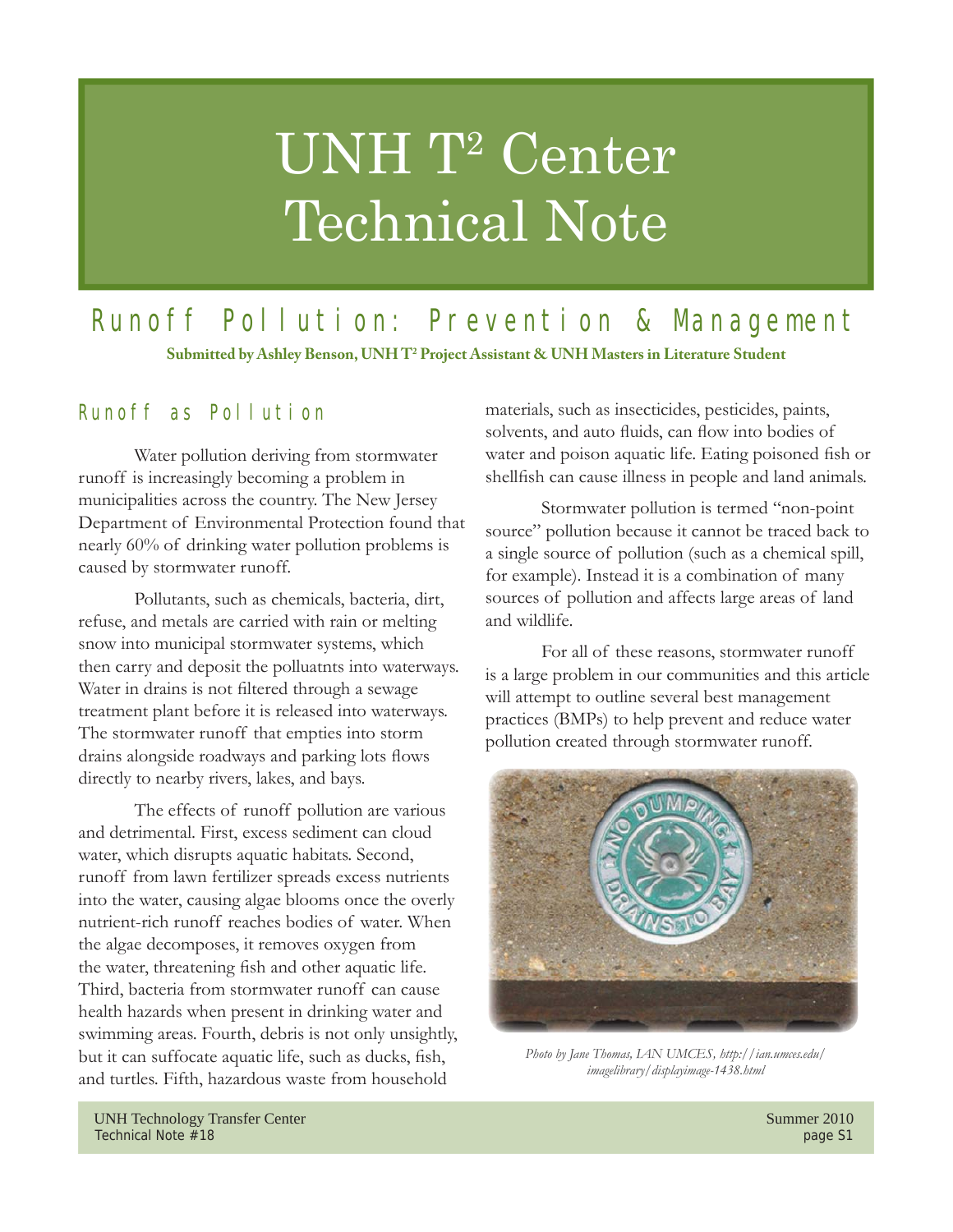# BMPs to Reduce Water Pollution from Runoff

 BMPs for reducing stormwater runoff pollution can be divided into two categories: structural BMPs and non-structural BMPs. According to the Iowa State LTAP, "Structural BMPs include engineered and constructed systems that control the quantity and/or quality of stormwater runoff. Non-structural controls include public education, recycling, and maintenance practices" ("Reducing Water Pollution").

 This article will discuss several structural BMPs, including infiltration systems, detention basins, stormwater ponds, bioswales, rain gardens, and permeable pavements. There is no one "quick fix" that all municipalities can use. Instead, each municipality should research the various types of structural BMPs for managing runoff to discern which BMPs will work best within their environment.

# Structural BMPs

#### **Detention Basins**

 These basins detain stormwater runoff temporarily, and release it into the ground later. The stormwater's rate of flow is greatly reduced using detention basins, but since all of the runoff is eventually released, it does not reduce the runoff volume. The general purpose for a detention basin is to prevent floods and erosion by detaining the runoff. Rapid erosion can increase levels of stormwater runoff pollution.

#### **Infiltration Systems**

Like detention basins, infiltration systems detain stormwater and release it into the ground gradually. However, infiltration systems have a filering sysytem that uses sand, soil, carbon, or other organic material to remove contaminants from runoff before the stormwater is released into the ground.

#### **Stormwater Ponds**

 Stormwater ponds retain runoff for between 24 to 48 hours. The pond water dissipates by evaporating or filtering into the ground or the pond water is withdrawn and recycled for other uses, specifically non-potable. Therefore, stormwater ponds prevent large amounts of contaminants from flowing into waterways, reducing non-point source pollution.

#### **Bioswales**

 Often used in parking lots and other paved areas, bioswales are vegetative systems, the aim of which is to improve the quality of stormwater, and to remove contaminants from the stormwater that flows through them. The open-channel concept of the bioswale allows stormwater to flow along the channel, traveling through the vegetation. The water is slowed, which allows sedimentation, filtering, and/ or infiltration into the soil underneath. Once water leaves the bioswale, there are fewer pollutants in the runoff.



*http://www.rivanna-stormwater.org/images/bioswale.jpg*

#### **Rain Gardens**

 Rain gardens are another landscaping solution to stormwater runoff and pollution. These gardens offer on-site treatment options for runoff pollution, and direct the stormwater flow into shallow depressions in the landscape. The water is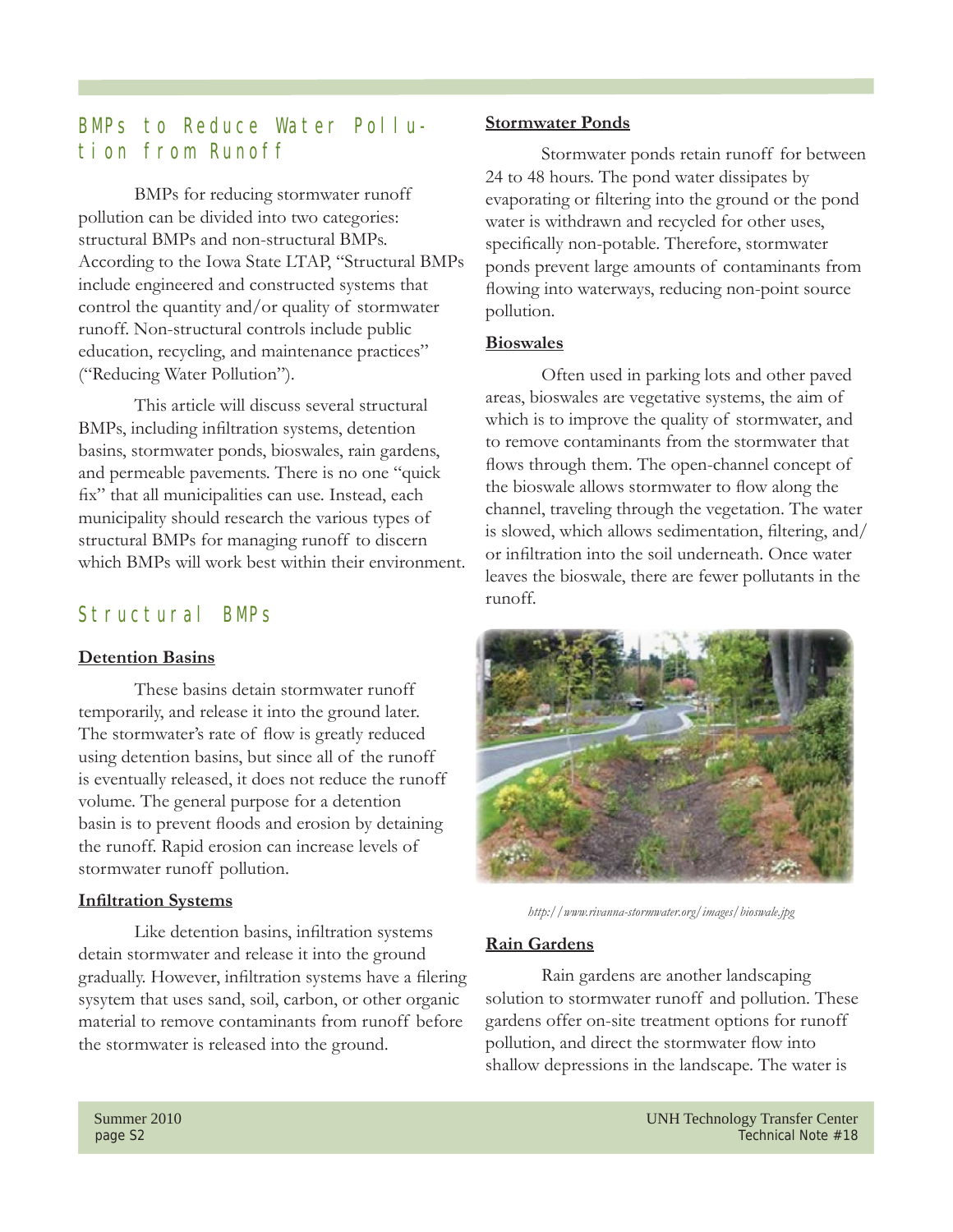then filtered through mulch and a specially prepared soil mix. The filtration process removes pollutants, sediments, and excess nutrients from the water, creating cleaner runoff to flow to waterways.

#### **Permeable Pavements**

 Permeable pavements allow the stormwater runoff to infiltrate the pavement directly through to the soil underneath. This process filters out many contaminants, and reduces the amount that would normally be flushed to waterways by traditional pavement. Non-permeable pavements do not allow runoff to filter through them, which means that the runoff—including all contaminants and debris flows directly to waterways, with no filtration.



*http://www.netregs.gov.uk/static/images/NetRegs/pavementAKP.GIF*

 Permeable pavements include porous asphalt and pervious concrete. See the diagram above for how permeable pavements allow for filtration of stormwater runoff to reduce non-point source pollution.

# Non-Structural BMPs

#### **Public Education**

 Making citizens aware of the impact that their daily activities have on runoff pollution can be very effective in reducing stormwater runoff. Citizens often have control over automotive product disposal, pesticide/herbicide use, fertilizer use, hazardous material disposal, lawn debris management, and pet waste disposal. Education on how to recycle these materials, rather than dumping them down storm drains or on lawns, will help citizens understand the effects of their actions. Many municipalities have marked storm drains with plaques that indicate that the drain leads to open waterways. This alerts the average citizen that what they are dumping down their drain could end up in their glass of water or in their cooking pan.

#### **Maintenance Practices**

 Maintenance practices that public works departments can institute to reduce runoff pollution include proper cleaning and maintenance of catch basins, keeping streets and parking lots clear of debris, maintaining roads and ditches, limiting salting and sanding on roads, removing sediment from structural BMPs, and maintaining vegetation. Maintenance practices should not only reduce runoff pollution, but also ensure that the structural BMPs are properly functioning.

# Managing Runoff at Construction Sites

 Stormwater runoff can become particularly hazardous at construction sites. This is because construction sites generally have higher rates of erosion, and eroding soil leads to pollutants in nearby waterways. However, there are a few ways that public works departments can control runoff from construction sites before construction begins, during construction projects, and after completing construction work.

#### **Pre-Construction and During Construction**

 Managing runoff during construction and before construction generally means implementing temporary erosion control measures, to keep runoff